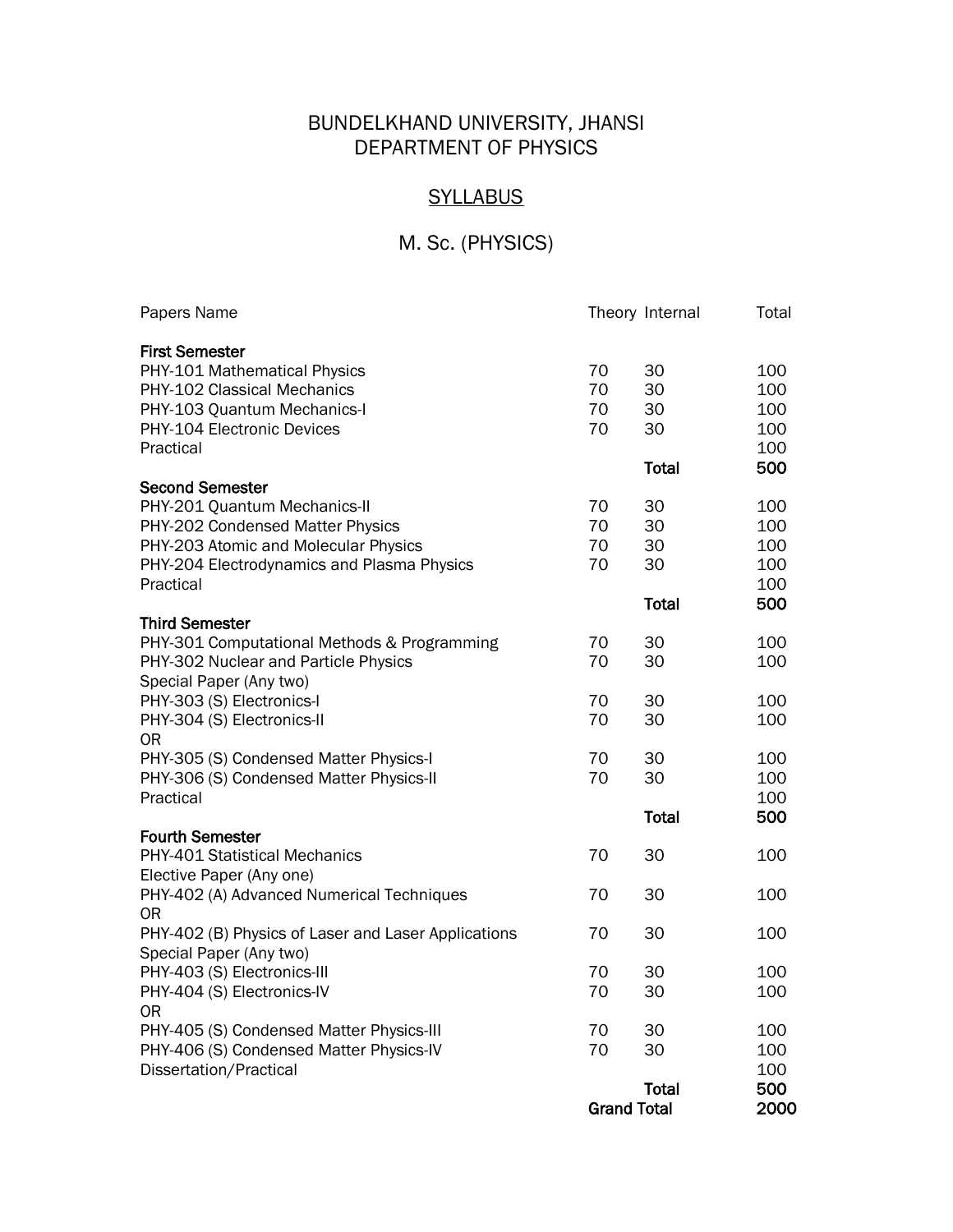### M. Sc. (Physics) First Semester PHY-101 MATHEMATICAL PHYSICS

#### Unit-1 Vectors and Matrices

Vector space and matrices, linear dependence and independence, Bases, Dimensionality, Gauss, Stokes and Green Theorem with application, Inner Product, Linear Transformation, Matrices, Inverse, Orthogonal and Unitary matrices, Independent elements of matrix, Eigen values and eigen vectors, Diogalization, complete orthonormal set of functions.

#### Unit-2 Element of Complex Variables

Function of complex variables, the derivative and Cauchy-Riemann differential equations, line integral of complex functions, Cauchy's integral theorem, Cauchy's integral formula, Taylor's Series, Laurent series, Residues, Cauchy residue theorem, Singular pints of an analytical function, The point at infinity, evaluation of residues, evaluation of definite integrals, Jordan's lemma.

#### Unit-3 Special Functions Differential Equations

Differential Equations and Special Functions, beta and gamma functions, second ordered linear differential equations, with variable coefficients, solution by series expansion, Legendre, Bessel, Hermite and Laguerre equations, Physical applications, Generating functions, recursion relations.

#### Unit-4 Laplace Transformation

Integral transform, Laplace Transform, first and second shifting theorems, inverse LT by partial fractions, LT of derivatives, and integral of a function.

### Unit-5 Fourier Series and Transform

Fourier series, FS for arbitrary period, half wave expansions, partials sums, Fourier integrals and transform, FT of delta functions.

- 1. Mathematical methods for Physicist: G. Artken
- 2. Mathematical Physics: Harper
- 3. Advanced Engineering Mathematics: Kreyazig
- 4. Elements of Complex variable: Churchill
- 5. Mathematical methods for Physicist and Engineers: K F Reilly, M P Hobsen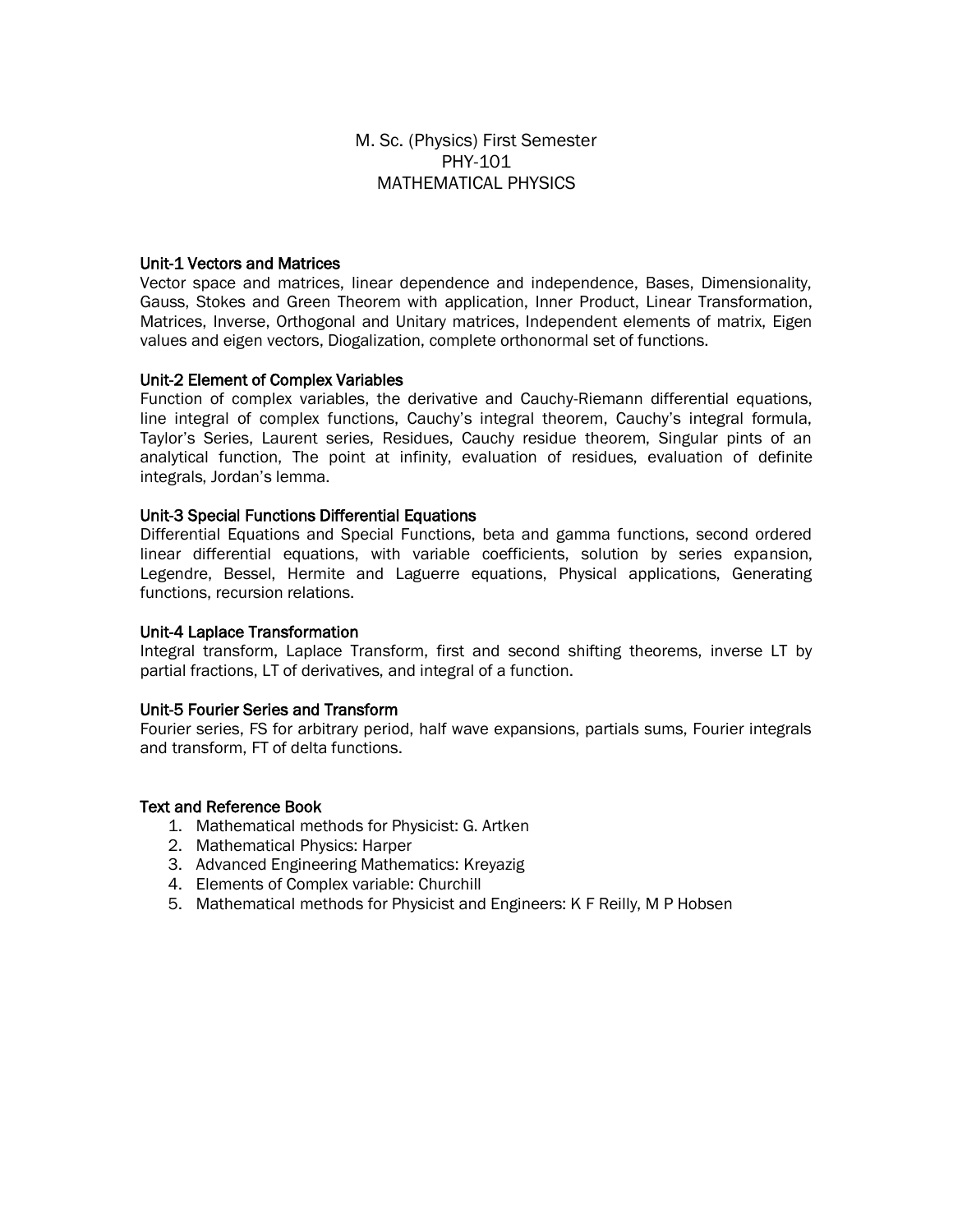### M. Sc. (Physics) First Semester PHY-102 CLASSICAL MECHANICS

#### Unit-1 Preliminaries of classical mechanics

Newtonian mechanics one and many particle systems, Conservation laws, work energy theorem, open system (with variable system) Constraints, their classification, D'Alembert principle, generalized coordinates.

### Unit-2 Lagrangian Formulation

Lagrange's equations, gyroscopic forces, dissipative systems, Jacobi integral, gauge invariance, generalized coordinates and momenta, integrals of motion, symmetries of space and time with conservation laws, invariance under Galilean transformation.

#### Unit-3 Central Forces

Rotating frames, inertial forces, terrestrial and astronomical applications, coriolis forces, Central force, definition and characteristics, two body problems, closure and stability of circular orbits, general analysis of orbits, Kepler laws and equations, Rutherford scattering.

### Unit-4 Hamiltonian Formulation

Principle of least action, derivation of equation of motion, variation and end points, Hamilton's principles and characteristics functions, Hamilton-Jacobi equation.

### Unit-5 Canonical Transformation

Canonical transformation, generating functions, properties, group properties, examples, infinitesimal generators, Poisson brackets, Poisson theorems, angular momentum, PBs small oscillation, normal modes and coordinate.

- 1. Classical Mechanics: N C Rana & P S Joag, TMH 1991
- 2. Classical Mechanics: H Goldstein, Addison Wasley, 1980
- 3. Mechanics: A Sommerfield, Academic Press, 1952
- 4. Introduction to Dynamics: I Perceival & D Richards, Cambridge Univ Press, 1982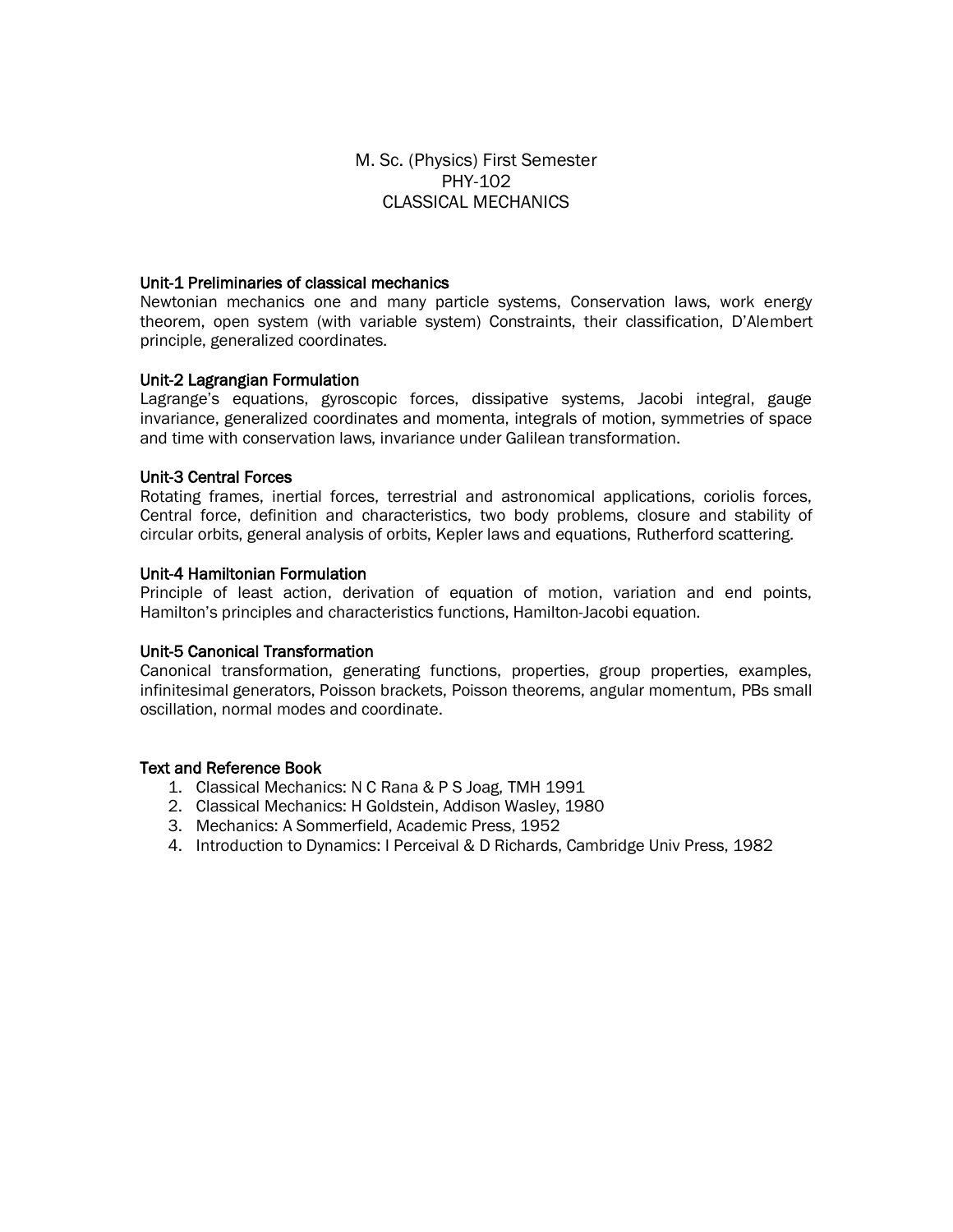### M. Sc. (Physics) First Semester PHY-103 QUANTUM MECHANICS-I

### Unit-1 Fundamentals

Correspondence principle, complementarily, uncertainty principle and applications, Schrödinger wave equation, normalization, probability current density, expectation values, Ehrenfest theorem, energy eigen function and eigen values, separation of time dependent wave equation, stationary states, boundary and continuity conditions, dynamical variables as operators, hermitian operators and their properties, Orthonormality, free particle solution.

#### Unit-2 Application to One Dimensional Problems

One dimensional step potential (finite and infinite) particle in one dimensional square potential well (finite and infinite) parity, linear harmonic oscillator, zero point energy, rectangular potential barrier.

#### Unit-3 Three Dimensional System

Particle in three dimensional box, Dirac delta functions, orbital angular momentum, commutation relations, central force problems, solution of Schrödinger equation for spherical symmetric potentials, Hydrogen atom- reduced mass, wave function, energy levels, degeneracy, Energy Eigen function and Eigen values of three dimensional harmonic oscillator, and rigid rotator.

### Unit-4 Matrix Theory

Matrix, formulation of quantum theory, linear vector space, vector and operators and their matrix representation, bra and ket notations, projection operator, unitary transformation, matrix theory of linear harmonic oscillator, raising and lowering operators eigen values and eigen functions of L<sup>2</sup> and L<sub>x</sub>, spin, Pauli spin matrices, and their algebra, matrices for  $J^2$  and Jx, addition of two angular momenta, (elementary discussion).

#### Unit-5 Approximation Methods

Time independent perturbation theory for non degenerate case, formulation upto second order, perturbation of linear harmonic oscillator- (i) estimation of correction up to second order for perturbation term depending on x and  $x^2$  (ii) first order correction to energy by  $x^3$ and x<sup>4</sup> type terms, Ground state of Helium atom, Stark effect of a plane rigid rotator.

- 1. Quantum Mechanics: L I Schiff, TMH
- 2. Quantum Mechanics: S gasioriwiez, Wiley
- 3. Quantum Mechanics: J D Powell, Addision Wiley
- 4. Quantum Mechanics: Mathews and Ventesan
- 5. Modern Quantum Mechanics: J J sakurai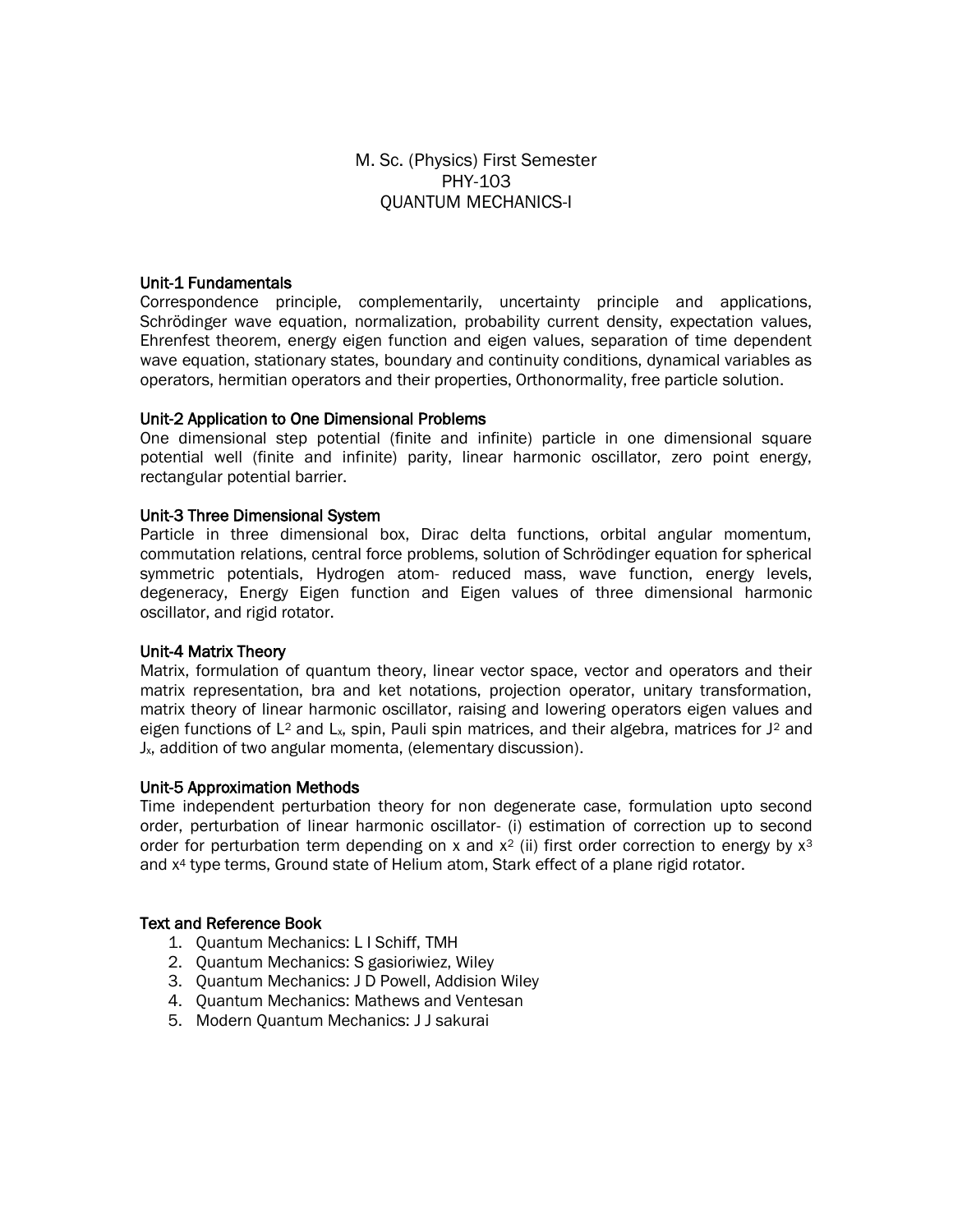### M. Sc. (Physics) First Semester PHY-104 ELECTRONIC DEVICES

### Unit-1 Transistors

Bipolar junction transistor BJT, Junction field effect transistor JFET, Metal oxide semiconductor field effect transistor MOSFET: Structure, working, derivation of the equation for I-V characteristics under different conditions, high frequency limits.

### Unit-2 microwave Devices

Tunnel Diode, Transfer electron devices, Gunn Diode, Avalanche transit time devices, Impact diode and parametric devices.

### Unit-3 Photonic Devices

Radiative and non-radiative transitions, Photoconductive devices LDR, diode photo detector, Solar cell, light emitting diode LED, high frequency limit, effect of surface and indirect recombination light confirmation factor, optical gain and threshold current for lasing.

### Unit-4 Memory Devices

Static and Dynamic random access memories, SRAM and DRAM, CMOS and NMOS, non volatile NMOS, magnetic, optical and ferro-electric memories, charge coupled devices CCD.

### Unit-5 Other Electronic Devices

Electro-optic, Magneto-Optic and Acousto-Optic effects, material properties related to get these effects, Piezo-electric, Electro-strictive and Magneto-strictive effects, sensors and Actuators devices.

- 1. Semiconductor Devices- Physics and Technology: S M Sze, Willey, 1985
- 2. Introduction to Semiconductor Devices: M S Tyagi, John Willey & Sons
- 3. Measurement, Instrumentation and Experimental Design in Physics and Engineering: M Sayer and A Mansingh, PHI
- 4. Opticl Enginnering: Ajoy Ghatak and K Tyagrajan, Cambridge Univ Press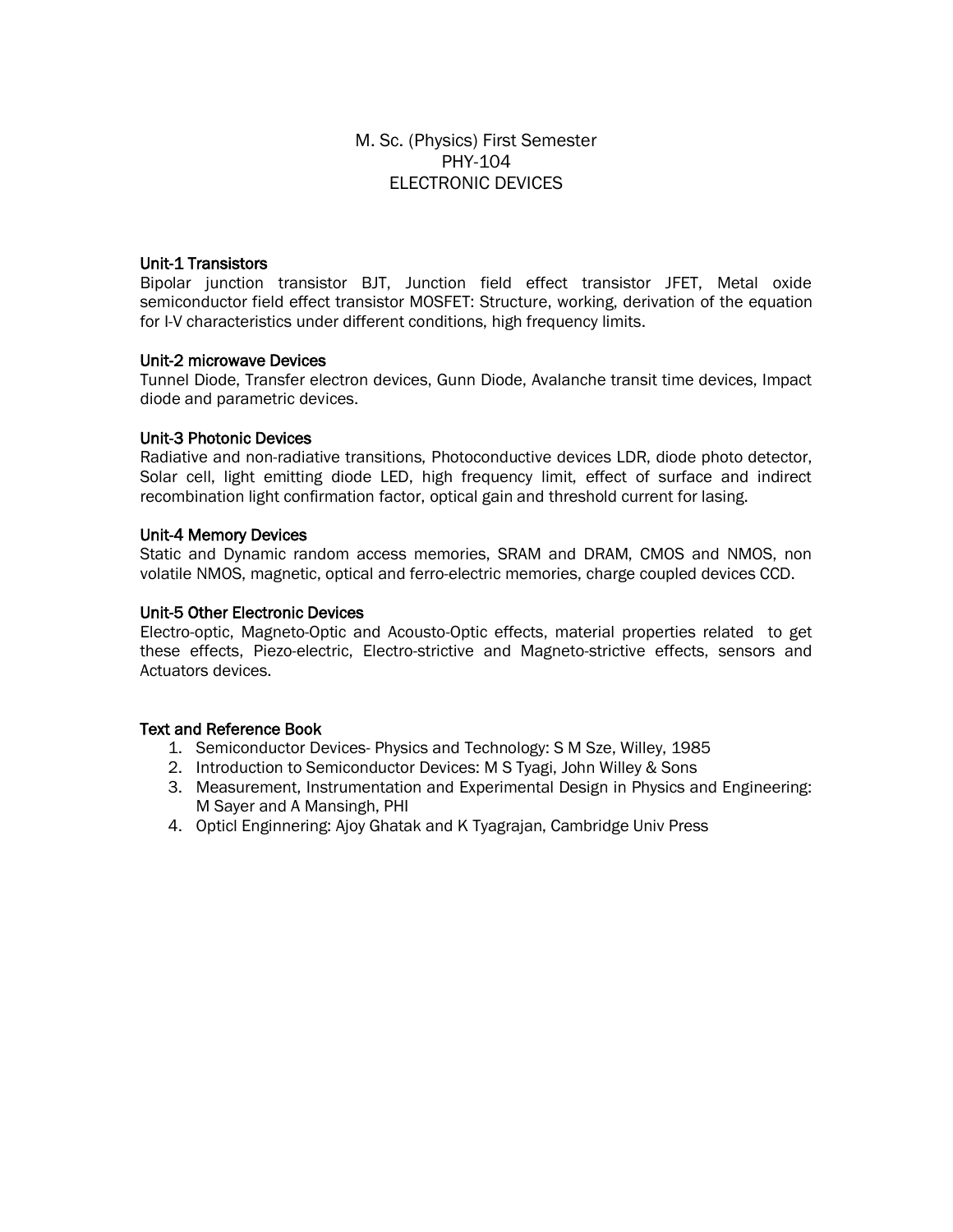### M. Sc. (Physics) Second Semester PHY-201 QUANTUM MECHANICS

### Unit-1 Approximation Methods-II

Variational method, WKB approximation, Time-dependent perturbation theory, Harmonic perturbation, Fermi's golden rule, Adiabatic and sudden approximation.

#### Unit-2 Scattering

Collision in 3-D and scattering, Laboratory and CM reference frames, scattering amplitude, differential scattering cross section and total scattering cross section, scattering by spherically symmetric potentials, partial waves and Phase shifts, scattering by perfectly rigid sphere and by square well potential and absorption.

#### Unit-3 Identical Particles

Identical particles, symmetric and antisymmetric wave functions, Collision of identical particles, Spin angular momentum, Spin function for a many electron system.

#### Unit-4 Radiation Theory

Semi classical theory of radiation, Quantum Theory of radiation, Transition probability for absorption and induced emission, electric dipole, forbidden transmissions, selection rules.

#### Unit-5 Relativistic Theory

Relativistic theory, The Klein-garden equation, The Dirac equation, covariance of Dirac equation, energy levels of hydrogen atoms, hole theory and positrons.

- 1. L I Schiff, Quantum Mechanics (Mc Graw Hill)
- 2. S Gasiorowiez, Quantum Physics (Wiley)
- 3. B Craseman and J D Powell, Quantum Mechanics (Addison Western)
- 4. A P messiah, Quantum Mechanics
- 5. J J Sakurai, Modern Quantum Mechanics
- 6. Mathews and Venktesan, Quantum Mechanics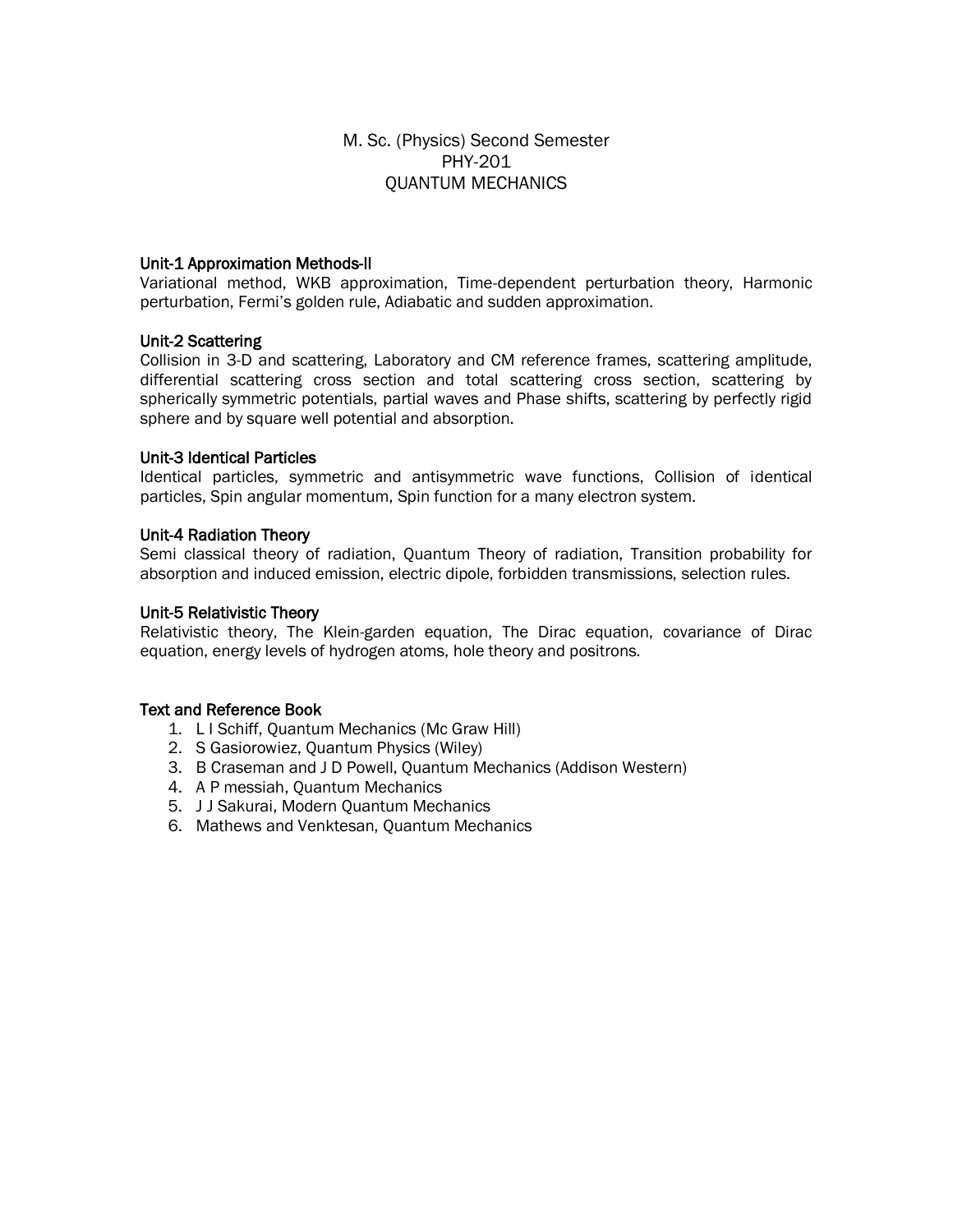M. Sc. (Physics) Second Semester PHY-202 CONDENSED MATTER PHYSICS

### Unit-1 Crystal Physics

Crystalline solids, unit cell and direct lattice, Miller indices of planes and axes, two and three dimentional Bravais lattices, closed packed structures, Braggs law, experimental diffraction techniques, construction of reciprocal lattice, reciprocal lattice vector, Brillouin zone and atomic factor.

### Unit-2 Point Defect and Imperfection

Point defect, line defect and planer stacking fault, the role of dislocation in plastic deformation and crystal growth, the observation of imperfection in crystal, X-ray and electron microscopic techniques.

### Unit-3 Electronic Energy Bands

Electrons in periodic lattice, Bloch theorem, Band theory, classification of solids, effective mass, tight binding, cellular and pseudopotential method.

#### Unit-4 Superconductivity

Superconductivity: Critical temperature, persistent current, Meissner effect, type I and type II superconductors, heat capacity, energy gap, isotopic effect, London's equation, coherent length.

### Unit-5 Magnetic Properties of Solids

Wei's theory of ferromagnetism, Heisenberg model and molecular field theory, spin waves and magnons, Curie-Weiss law for susceptibility, ferri and antiferro magnetic order, Domains and Bloch-wall energy.

- 1. Verma and Shrivastava: Crystallography for Solid State physics
- 2. Aschroff and Mermin: Solid State physics
- 3. Kittel: Solid State physics
- 4. Chaikin and Lubensky: Principles of Condensed Matter Physics
- 5. Dekker: Solid State physics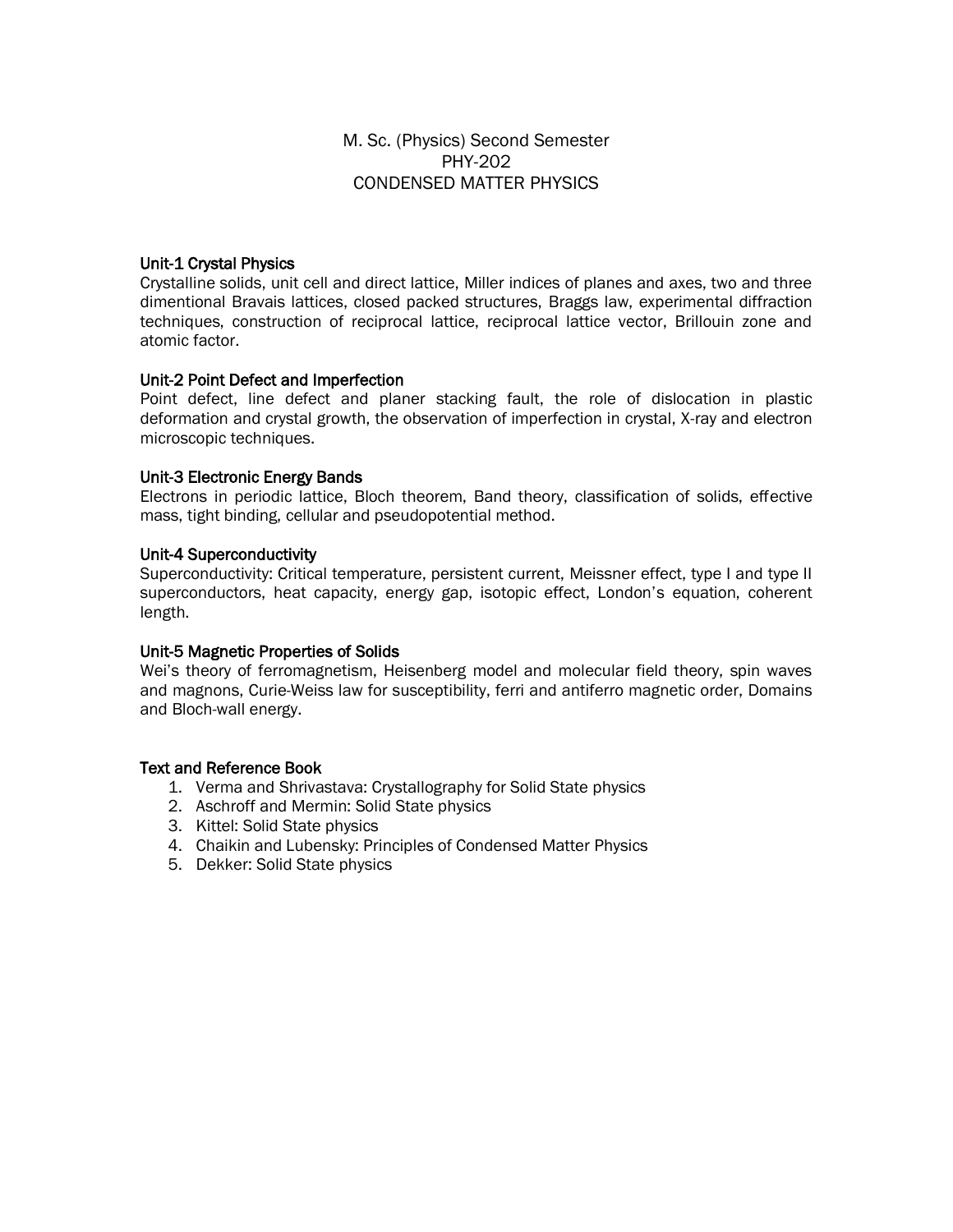### M. Sc. (Physics) Second Semester PHY-203 ATOMIC AND MOLECULAR PHYSICS

### Unit-1 Atomic Physics

Quantum states of one-electron atoms, atomic orbital, hydrogen spectrum, Pauli's principle, spectra of alkali elements, spin orbit interaction and fine structure in alkali spectraequivalent, non-equivalent electrons.

#### Unit-2 Atomic Spectra

Normal and anomalous Zeeman effect, Paschen Back effect, stark effect, two electron system, interaction energy in LS and JJ coupling, hyperfine structure (qualitative).

#### Unit-3 Diatomic Molecular Spectra

Rotational spectra of diatomic molecules as a rigid rotator, Energy levels and spectra of nonrigid rotator, Intensity of spectral lines.

#### Unit-4 Energy of Molecules

Vibrational energy of diatomic molecules, diatomic molecules as a simple harmonic oscillator, Energy level and spectrum, Mores potential energy curve, Molecules as vibrating rotator, vibrational spectrum of diatomic molecules, PQR branches.

#### Unit-5 Spectrometers

IR spectrometer (qualitative), UV spectrometer, NQR spectrometer, Stark modulated microwave spectrometer (qualitative).

- 1. Introduction to atomic spectra, H E White (T)
- 2. Fundamental of molecular spectroscopy, C W Banwell (T)
- 3. Spectroscopy Vol I II III, Walker and Straughen
- 4. Introduction to molecular spectroscopy, G M Barrow
- 5. Spectra of diatomic molecules, Herzberg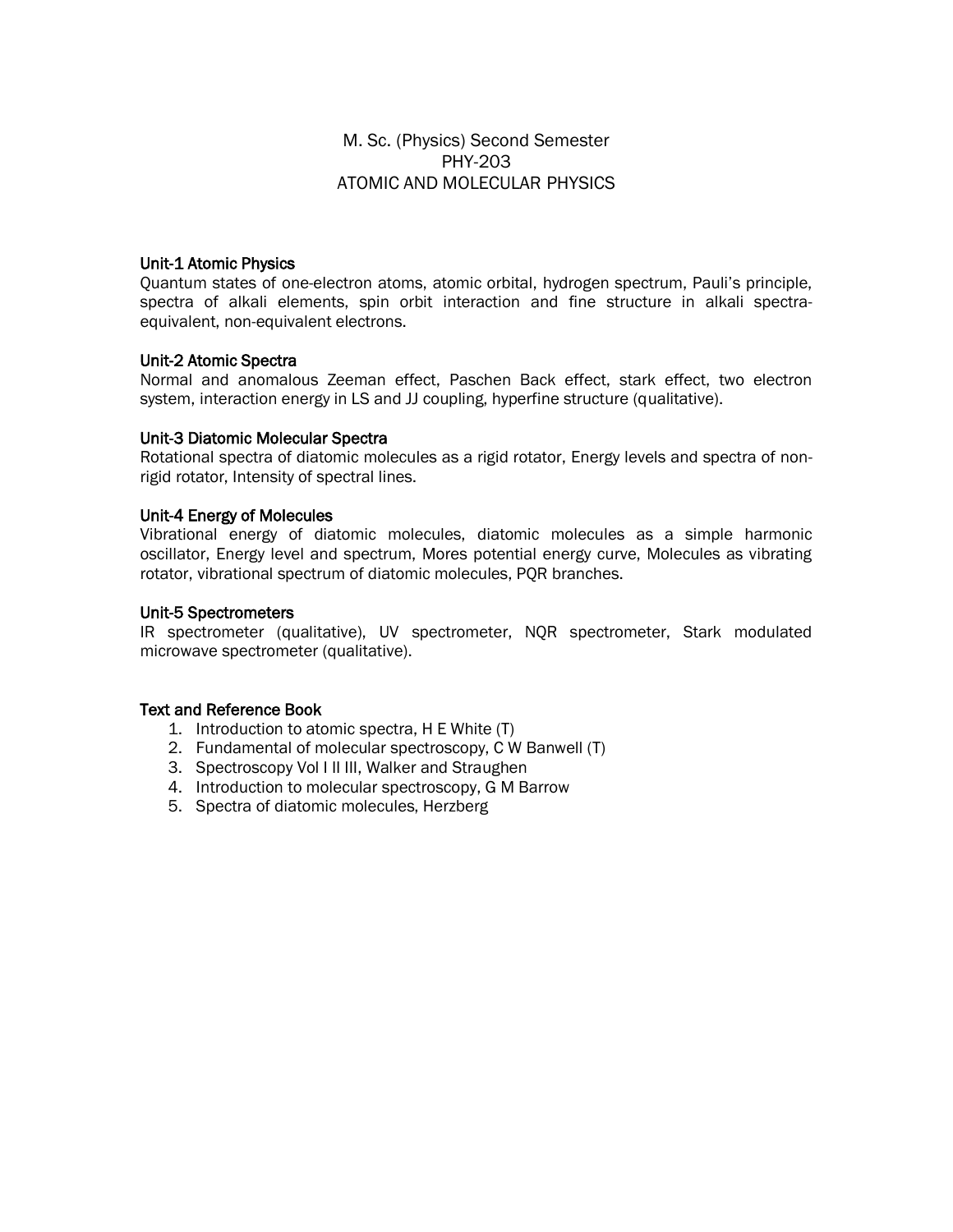### M. Sc. (Physics) Second Semester PHY-204 ELECTRODYNAMICS AND PLASMA PHYSICS

#### Unit-1 Review of Electrodynamics

Review of four vectors and Lorentz transformation in four dimensional space, electromagnetic field tensor in four dimensions and Maxwell's equation, dual field tensor, wave equation for vector and scalar potentials.

### Unit-2 Retarded Potentials

Retarded potential and Lienard-Wiechert potential, electric and magnetic fields due to a uniformly moving charge and an accelerated charge, Linear and circular acceleration and angular distribution of power radiated Bremssahlung, synchrotron radiation and cerenkov radiation, reaction force of radiation.

#### Unit-3 Motion of Charged Particles

Motion of charged particles in electromagnetic field: Uniform E and B fields, non- uniform magnetic fields, diffusion across magnetic field, time varying E and B fields, adiabatic invariants: first, second and third adiabatic invariants.

#### Unit-4 Basics of Plasma

Elementary concepts: Devation of moment equations from Boltzmann equation, plasma oscillations, Debye shielding, plasma parameters, magnetoplasma, plasma confinement, hydro dynamical description of plasma, fundamental equations, hydromagnetic waves, magnetosonic and Alfven waves.

#### Unit-5 Wave Propagation

Wave phenomena in magnetoplasma: Polarization, phase velocity, group velocity, cutoffs, resonance for electromagnetic wave propagating parallel and perpendicular to the magnetic field, Appleton-Hanree formula.

- 1. Panofsky & Phillips: Classical electricity and magnetism
- 2. Bittencourt: Plasma Physics
- 3. Chen: Plasma POysics
- 4. Jackson: Classical electrodynamics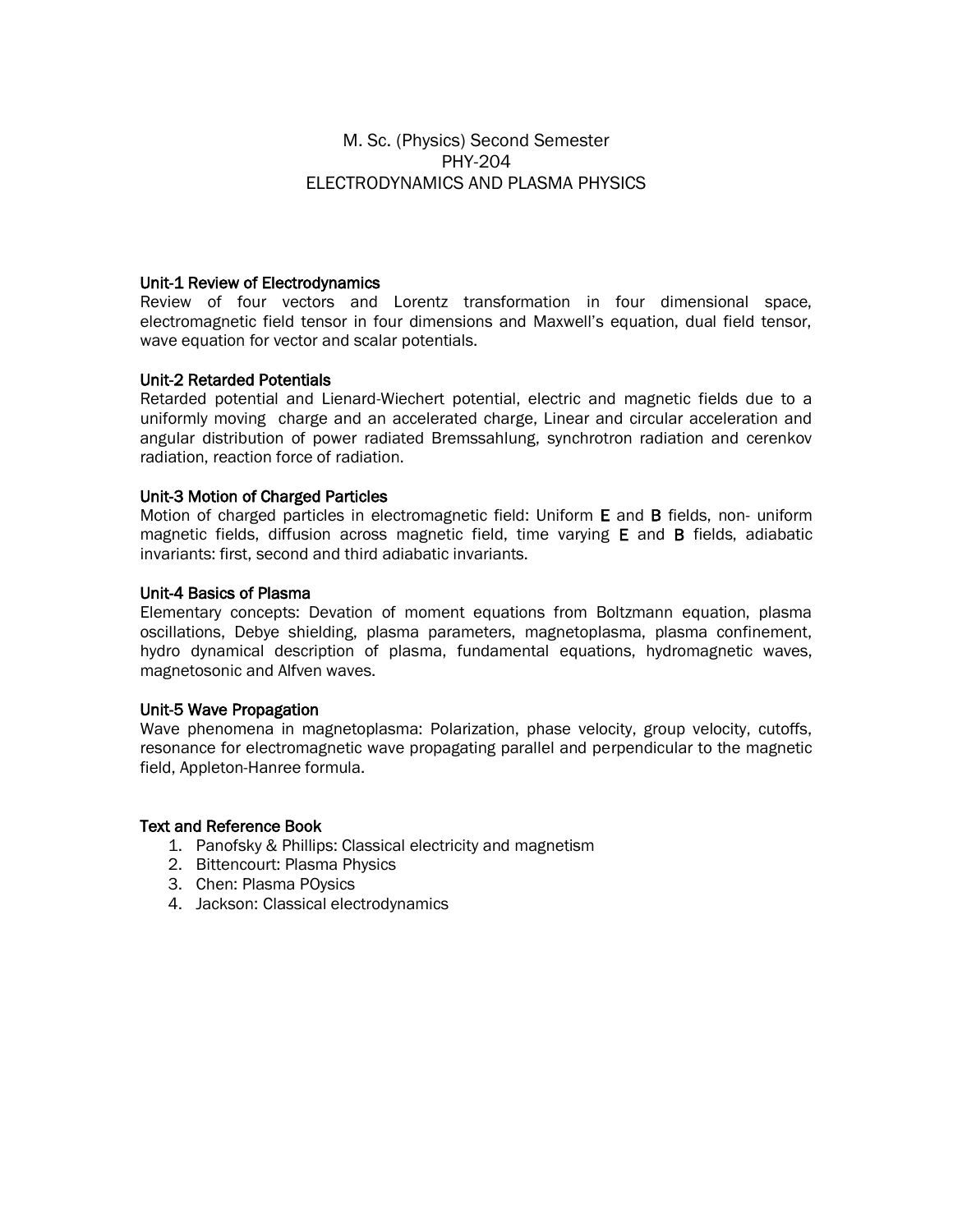### M. Sc. (Physics) Third Semester PHY-301 COMPUTATIONAL METHODS AND PROGRAMMING

### Unit-1 Error Analysis and Roots of Equations

Precision and accuracy, significant figures, floating point arithmetic, round-off and truncation error, False-position method, Newton-Raphson method, multiple roots, Fixed-point iteration method, convergence of solutions.

### Unit-2 Linear Algebra Equations

Gauss elimination, Pivoting, Iterative method, eigen value and eigen vectors of matrices, power and Jacobi method.

### Unit-3 Interpolation

Finite difference, Lagrange interpolation, interpolation with equally spaced and unevenly spaced points, cubic spline and least square curve fitting.

### Unit-4 Numerical Integration and Ordinary Differential Equations

Trapezodial rule, Simpson's rules and Gauss method, Euler's methods, Huen's method, Runga Kutta method, Predictor and corrector method.

### Unit-5 Fortran Programming-I

Elementary information about Digital computer principals, Interpreters and operating systems, Fortran programming, Expression, built in functions, executable and nonexecutable statements, assignment, control and input-output elements, subroutines and functions, operation with files.

- 1. Sastry: Introductory methods and Numerical analysis
- 2. Rajaraman: Numerical analysis
- 3. Rajaraman: Fortran programming
- 4. Vetterming, Teukolsky, Press and Flannery: Numerical Reeipes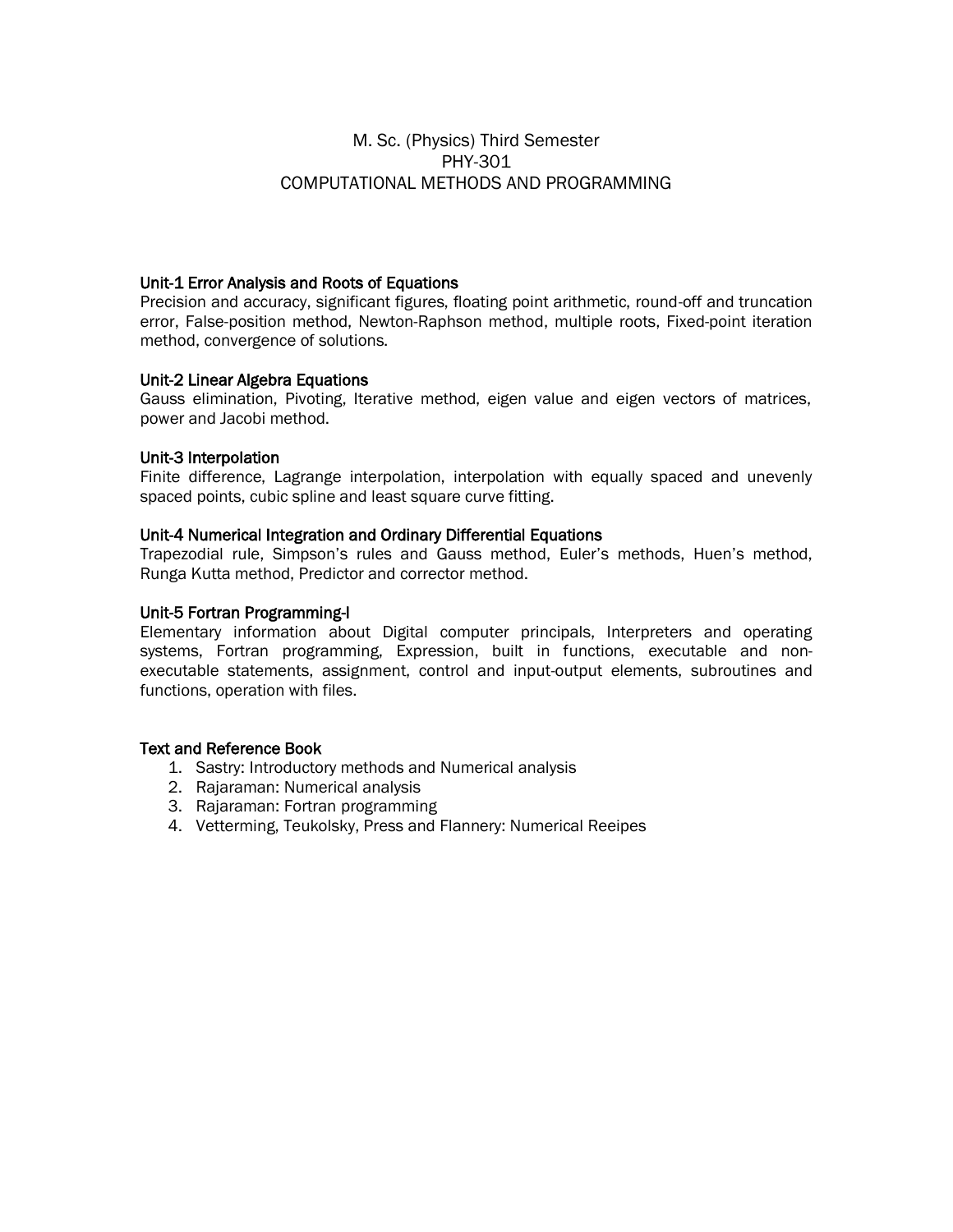### M. Sc. (Physics) Third Semester PHY-302 NUCLEAR AND PARTICLE PHYSICS

#### Unit-1 General Properties of Nucleus

The construction of the nucleus and its general properties, proton electron hypothesis, proton neutron hypothesis, nuclear mass, mirror nuclei and isotopic spin, packing fraction and binding energy, nuclear radius and its determination, nuclear force.

#### Unit-2 Nuclear Decay

 $\alpha$  decay-range,  $\alpha$  particle spectra, Gamow theory, bete decay- Fermi decay of beta decay, shape of the beta spectrum, total decay rate, angular momentum and parity selection rules, parity voilation, detection and properties of neutrino, application of radiation theory to multipole transitions in nuclei, angular momentum and parity selection rules, internal conversion, nuclear isomerism.

#### Unit-3 Nuclear Models

Experimental evidences for shell model, spin orbit coupling, magic numbers, angular momenta and parities of nuclear ground states, qualitative discussion and estimates of transition rates, magnetic moments and Schmidt lines, collective model of Bohar and Mottelson.

#### Unit-4 Nuclear Reactions

Direct and compound reaction mechanism, scattering by a central potential, cross section in terms of partial wave amplitudes, effective range analysis.

#### Unit-5 Elementary Particle Physics

Types of interaction between elementary particles, Hadrons and leptons- symmetry and conservation laws, elementary ideas of CP and CPT invariance, classification of hadrons quark model SU(2) SU(3) multiplets, Gell-Mann-Okubo mass formula for octet decuplet hadrons.

- 1. Ghosal: Atomic and Nuclear physics, vol 2
- 2. D Griffiths: Introduction to elementary particles, Harper and Row, New York, 1987
- 3. H A Enge: Introduction to nuclear physics, Addison Wesley, 1975
- 4. S de Benedeti: Nuclear interaction, John Wiley & Sons, New York, 1955
- 5. M K Pal: Theory of nuclear structure affiliated East- West, Madras, 1982.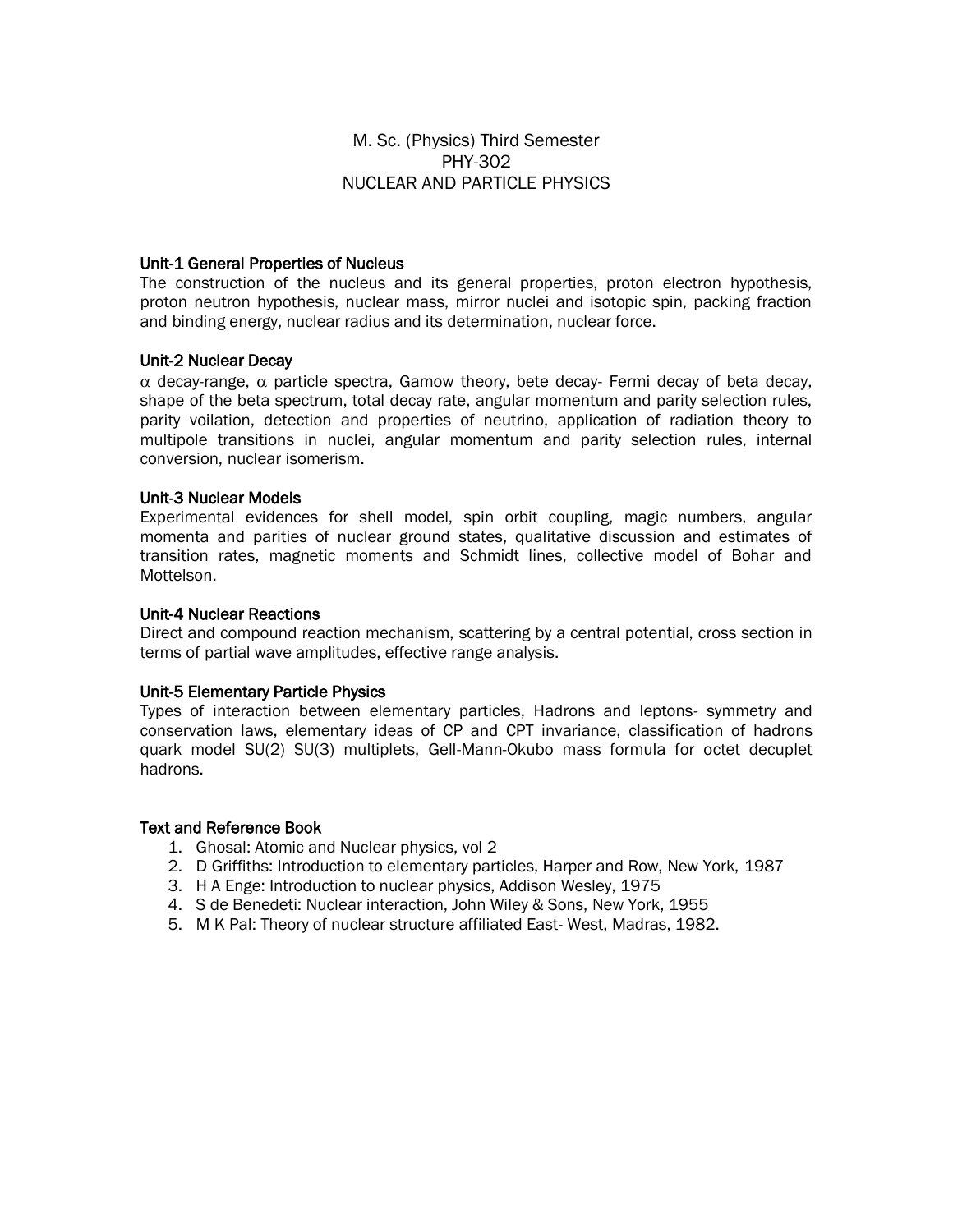### M. Sc. (Physics) Third Semester PHY-303 (S) ELECTRONICS-I

### Module-1 Operational Amplifier

Differential amplifier, circuit configuration, dual input, balanced output, differential amplifier, inverting and non-inverting inputs, CMRR.

Block diagram of a typical Op-amplifier analysis, inverting and non-inverting amplifier, Opamplifier with negative feedback, voltage series feedback, integrator and differentiator.

Oscillators principles, Oscillator types- frequency stability response, the phase shift oscillator, wein bridge oscillator, IC tunable oscillator, multivibrators, monostable and astable comparators, square wave and triangular wave generators.

### Module-2 Analog and Digital System & Opto-electronics

Analog computation, active filters, comparators, logarithmic and antilogarithmic amplifiers, sample and hold amplifiers, waveform generators, square and triangular wave generators, pulse generators.

ROM and applications, RAM and applications, digital to analog converters, analog to digital converters, successive approximation and dual slope converters, applications of DACs and ADCs.

Photodetectors: Photo detectors with external photo effect, Photo detectors with internal photo effect, photo conductor and photo resistor, junction photo detector, circuits with LED, diode tester, polarity and voltage tester, LED, numeric and alphanumeric display units, semiconductor switches and potential isolation, the phototransistor as a switch in the optocouplers, steady state performance, dynamic performance.

- 1. Robert Boylested and Louis Nashdsky: Electronic devices and circuit theory, PHI, New Delhi
- 2. Ramakanth A Gayakwad: OP amps & linear integrated circuits, PHI second addition, 1991
- 3. Jacob Millman: Microelectronics, Mc-Hill international book co, New Delhi, 1990
- 4. Alien Chappal: Optoelectronics- theory and practice, Mc-Hill international book co, New York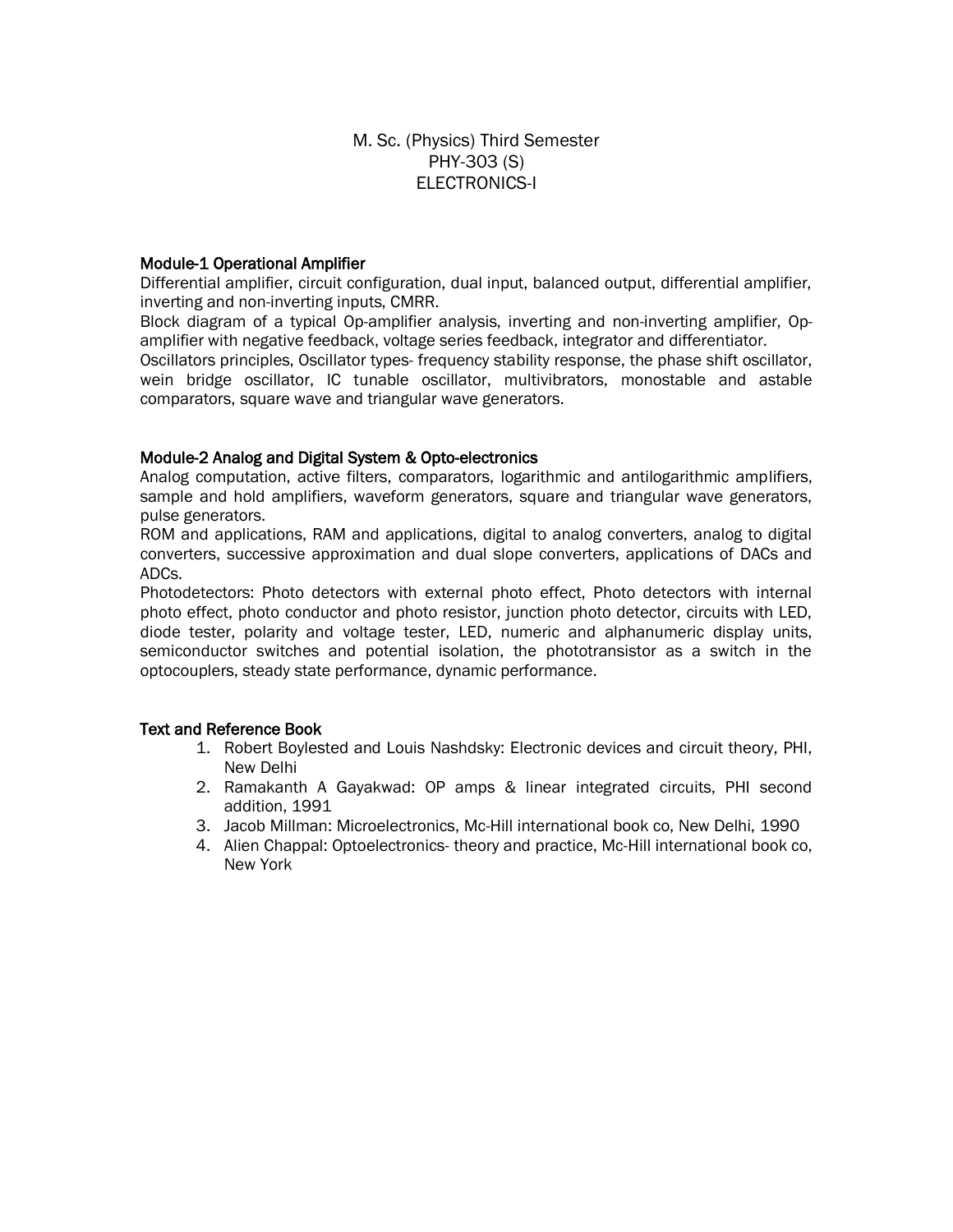### M. Sc. (Physics) Third Semester PHY-304 (S) ELECTRONICS-II

#### Module-1 Communication and Digital Electronics

Amplitude modulation- generation of AM wave, demodulation of AM waves DSBSC modulation, generation of DSBSC waves, coherent detection of DSBSC waves, SSB modulation, generation and detection of SSB waves, vestigial sideband modulation, frequency division multiplexing (FDM), Principle of superhetrodyne receiver, square law detector, linear diode detector, frequency modulation & spectrum, reactance tube modulator, FM using verector diode, Armstrong method of FM, frequency stabilization.

#### Module-2 Digital Communication

Pulse modulation system: Sampling theorem-pass and band-pass signals, PAM, channel BW for a PAM signal, natural sampling, flat top sampling, single recovery through holding, quantization of signal, differential PCM, delta modulation, adaptive delta modulation, CVSD. Mathematical representation of noise: sources of noise, frequency domain representation of noise, effect of filtering on the probability, density of Gaussian noise, spectral component of noise, effect of a filter on the power spectral density of noise, superposition of noise, mixing involving noise, linear filtering, noise bandwidth.

- 1. Symen Haykins: Communication System
- 2. A P Malvino and Donald P Leach: Digital principles and applications, Tata McGraw Hill comp, New Delhi, 1993
- 3. B P Lathi: Communication System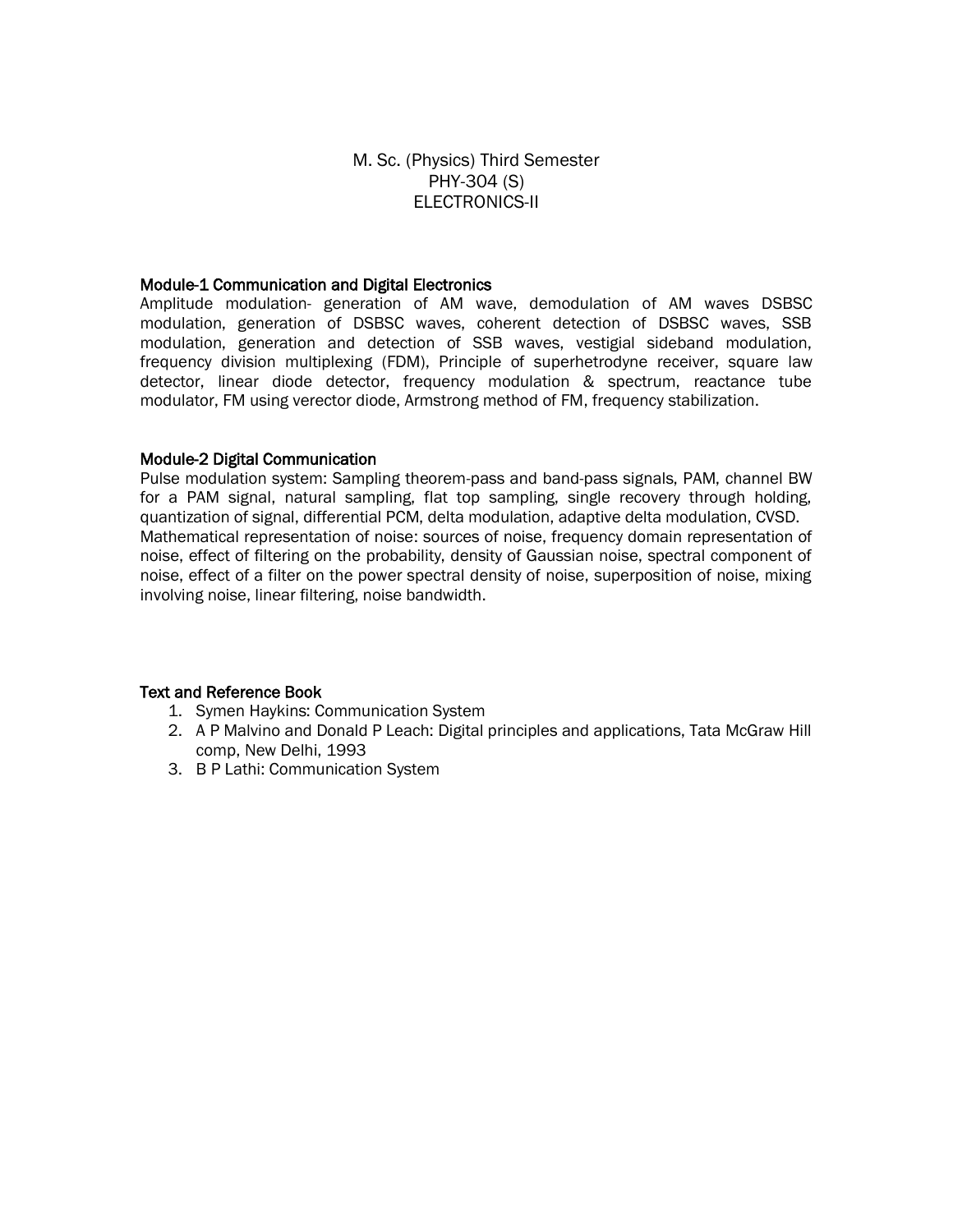M. Sc. (Physics) Third Semester PHY-305 (S) CONDENSED MATTER PHYSICS-I

#### Module-1 Crystal Physics and X-Ray Crystallography

External symmetry elements of crystals, concept of point groups, influence of symmetry on physical properties, electrical conductivity, space groups, derivation of equivalent point positions (with examples from triclinic and monoclinic systems), experimental determination of space group, principle of power diffraction method, interpretation of powder photographs, application of powder method.

#### Module-2 Lattice Dynamics

Inter atomic forces and lattice dynamics of simple metals, ionic and covalent crystals, optical phonons and dielectric constants, inelastic neutrons scattering, mossbauer effect, Debye-Waller factor, Anharmonicity, thermal expansion and thermal conductivity, fermi surface, de Hass van Alfen effect, cyclotron resonance, magneto-resistance, Quantum Hall effect.

- 1. Azaroff: X-ray crystallography
- 2. Verma & Shrivastava: Crystallography for solid-state physics
- 3. Madelung: Introduction to solid-state theory
- 4. Callaway: Quantum theory of solids state
- 5. Huang: Theoretical solid-state physics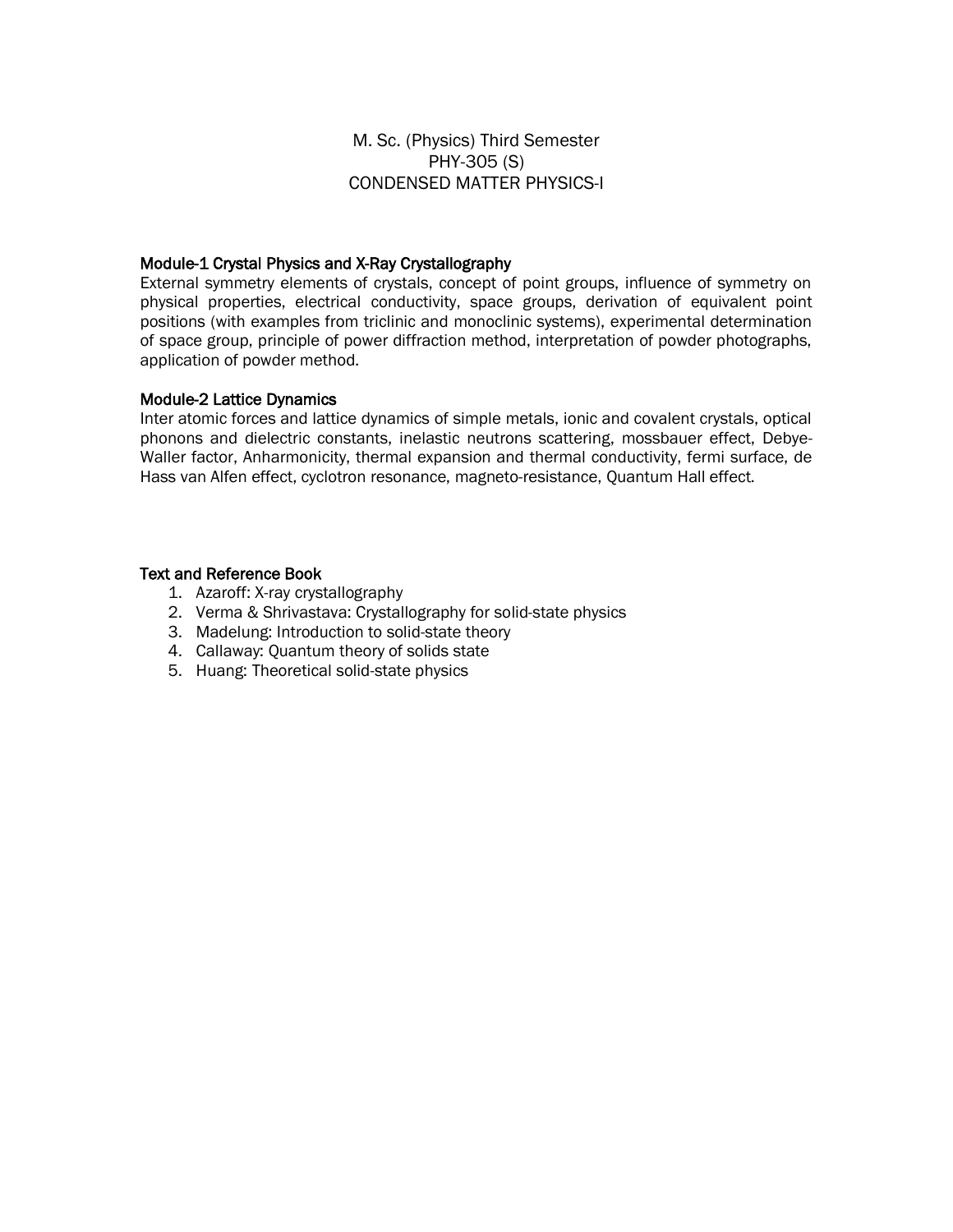M. Sc. (Physics) Third Semester PHY-306 (S) CONDENSED MATTER PHYSICS-II

### Module-1 Electron-Phonon Interaction

Interaction of electron with acoustic and optical phonons, polarons, superconductivity: crystal temperature, persitent current, meissner effect, manifestations of energy gap, cooper pairing due to phonons, BCS theory of superconductivity, Ginzsburg-Landau theory and application to Josephson effect: d c josephson effect, a c josephson effect, macroscopic quantum interference, vortices and type II superconductors, high temperature superconductivity (elementary).

### Module-2 Disordered Systems

Point-defects shallow impurity states in semiconductors, localized lattice states in solids, vacancies, interstitials and colour centers in ionic crystals.

Disordered in condence matter, substitutional positional and topographical disorder, short and long range order, atomic correlation function and structural descriptions of glasses and liquids.

Anderson model for random systems and electron localization, mobility edge, qualitative application of the idea to amorphous semiconductors and hopping conduction.

- 1. Azaroff: X-ray crystallography
- 2. Verma & Shrivastava: Crystallography for solid-state physics
- 3. Madelung: Introduction to solid-state theory
- 4. Callaway: Quantum theory of solids state
- 5. Huang: Theoretical solid-state physics
- 6. Kittel: Quantum theory of solids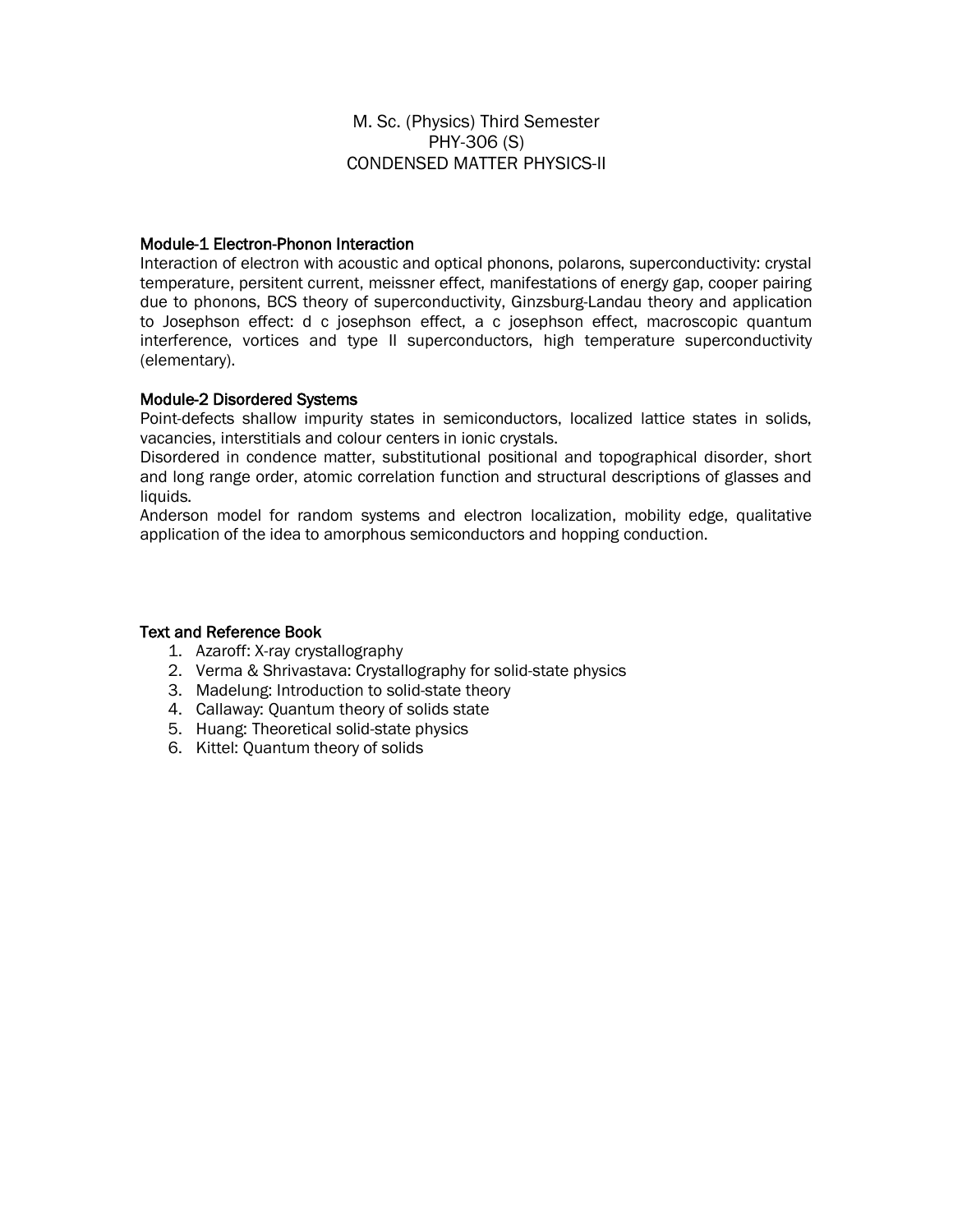### M. Sc. (Physics) Fourth Semester PHY-401 Core Paper STATISTICAL MECHANICS

### Unit-1 Basics of Statistical Mechanics

Foundation of statistical mechanics, specification of states of a system, contact between statistics and thermodynamics, classical ideal gas, entropy of mixing and Gibb's paradox, phase space, trajectories and density of states, Liouville's theorem.

#### Unit-2 Ensemble Theory

Micro-canonical, canonical and grand canonical ensembles, partition functions, calculation of statistical quantities.

#### Unit-3 Statistics

Density matrix, statistics of ensembles, statistics of indistinguishable particles, Maxwell Boltzmann, Fermi-Dirac and Bose Einstien statistics, properties of ideal Bose and Fermi gases, Bose-Einstein condensation.

#### Unit-4 Isling Model

Cluster expansion for a classical gas, virial equation of state, isling model, mean field theories of isling model in one, two and three dimensions, exact solution in one dimension.

#### Unit-5 Fluctuations

Fluctuations in ensemble, correlation of space-time dependent fluctuations, fluctuations and transport phenomenon, Brownian motion, Langevin theory, fluctuation dissipation theorem, Fokker-Plank equation.

- 1. F Rief: Statistical and Thermal physics
- 2. K Huang: Statistical mechanics
- 3. R K Patharia: Statistical mechanics
- 4. R Kubo: Statistical mechanics
- 5. Landau and Lifshitz: Statistical mechanics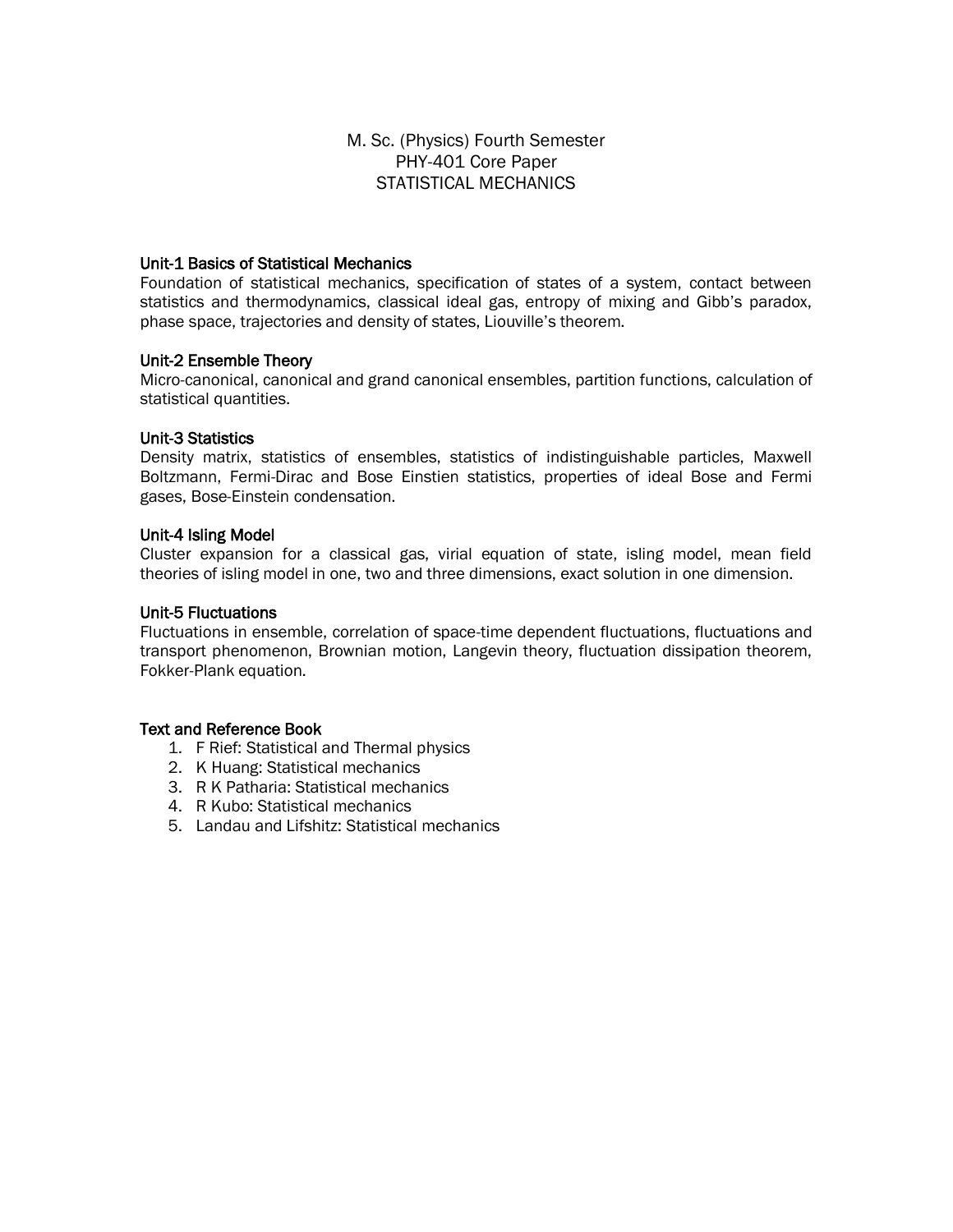### M. Sc. (Physics) Fourth Semester PHY-402 (A) Elective Paper ADVANCED NUMERICAL TECHNIQUES

Solution of system of ODEs, multistep method, stiffness of ODEs, Gear's technique for stiff equations, general method for boundary value problems (shooting and finite difference method).

Solution of PDEs (elliptic, parabolic and hyperbolic) by finite difference technique and their scientific applications, Leibmann itretive method, explicit and implicit methods, Crank-Nicolson method, ADI scheme, elementary idea of finite element method in one dimension. Random variate, Monte-Carlo evaluation of integrals, method of important sampling, random walk and metropolis method.

- 1. S C Chapra & R P Canale: Numerical methods for Engineers, IV edition, Tata Mc-Graw Hill.
- 2. S K Gupta: Numerical methods for Engineers
- 3. Suresh Chandra: Computer application in physics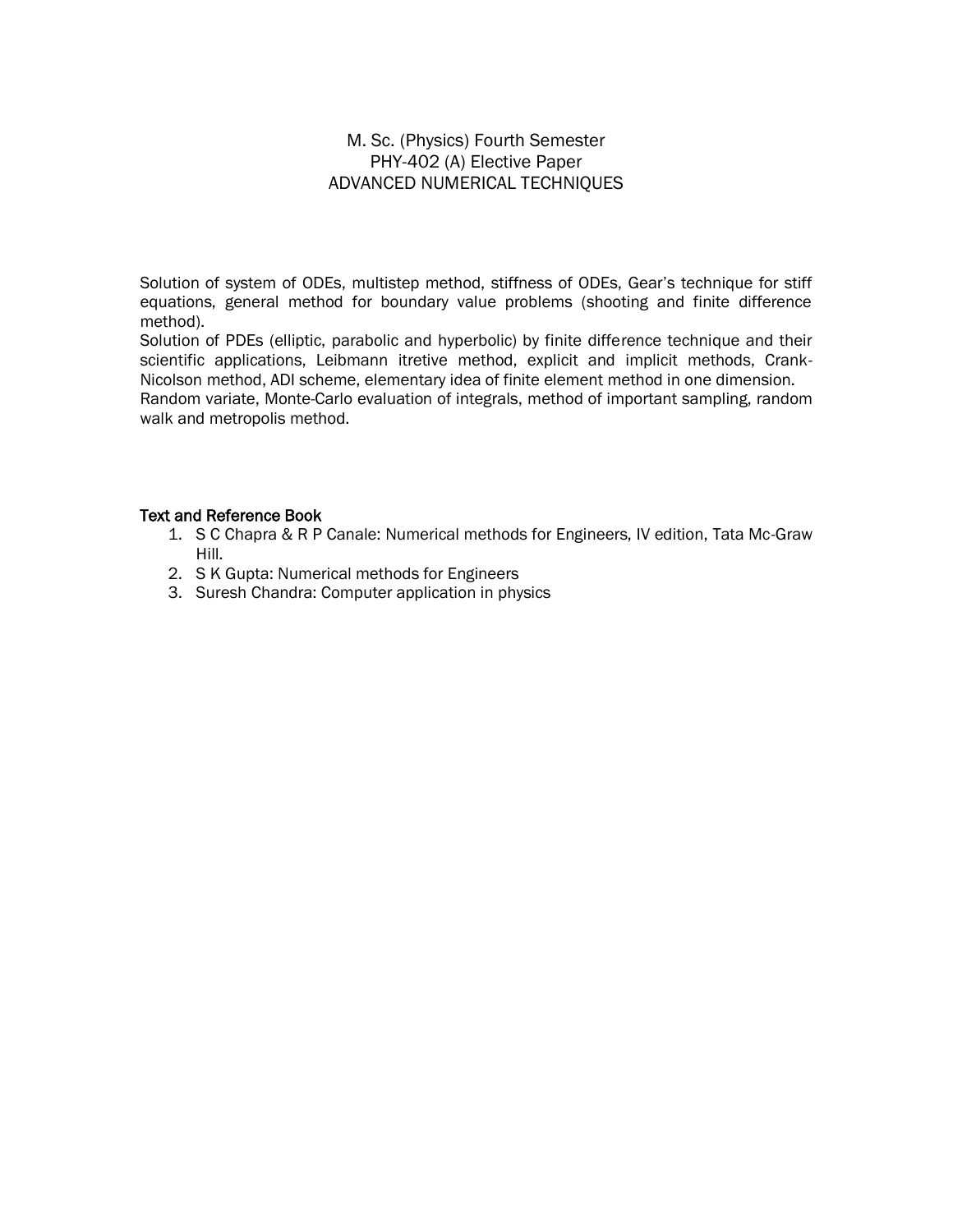### M. Sc. (Physics) Fourth Semester PHY-402 (B) Elective Paper PHYSICS OF LASER AND LASER APPLICATIONS

Laser Characterization & Laser System: Gaussian beam and its properties, Stable Two Minor optical resonators, Longitudinal and Transverse modes of Laser Cavity, Mode Selection, Gain in regenerative laser cavity, Threshold for 3 and 4 level laser systems, Mode locking Pulse Shortening, Picosecond & femtosecond operation, Spectral Narrowing and Stabilization. Ruby Laser, Nd-YAG Laser, Semi Conductor Lasers, Diode Pumped Solid State Lasers, Nitrogen Laser, Carbon dioxide Laser, Excimer Laser, Dye Laser, High Power Laser system. Laser Spectroscopy, Techniques and Other Applications: Laser fluorescence, Raman Scattering and their use in Pollution studies, Non linear interaction of light with matter, Laser induced multiphonon processes and their applications, Ultra high resolution spectroscopy with lasers and its applications, propagation of light in a medium with variable refractive index, Optical fibers, Light wave communication, Qualitative treatment of Medical and Engineering applications of lasers.

- 1. Svelto: Lasers
- 2. Yariv: Optical Electronics
- 3. Demtroder: Laser Spectroscopy
- 4. Latekhov: Non linear Spectroscopy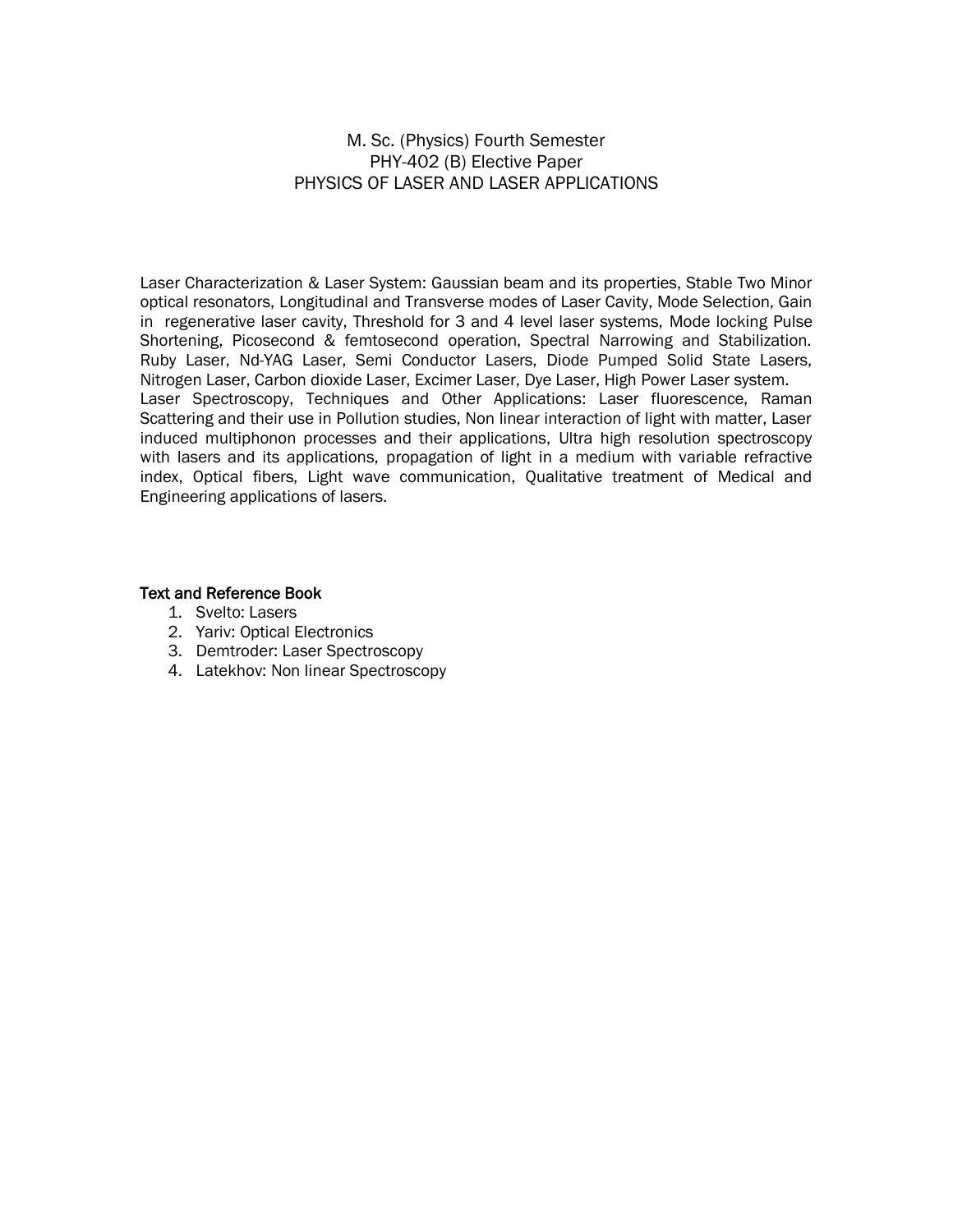### M. Sc. (Physics) Fourth Semester PHY-403 (S) ELECTRONICS-III

### Module-1 Microwave Devices

Klystrons, magnetrons and traveling wave tubes, velocity modulation, basic principles two cavity klystrons and reflex klystrons, principles of operation of magnetrons, Helix traveling wave tubes, wave modes, transferred electron devices, gunn effect, principle of operations, read diode, IMPATT and TRAPATT diode.

Advantage and disadvantage of microwave transmission, loss in free space, propagation of microwaves, atmospheric effects on propagation, Fresnel zone problem, ground reflection, fading sources, detectors, components, antennas used in MWC system.

#### Module-2 Radar Systems & Satellite Communications

Radar block diagram of an operation, radar frequencies, pulse considerations, radar range equation, derivation of radar range equation, minimum detectable signal, receiver noise, signal to noise ratio, integration of radar pulses, radar cross section, pulse repetition frequency, antenna parameters, system losses and propagation losses, radar transmitters, receivers, antenna displays.

Satellite communication: orbital satellites, geostationary satellites, orbital patterns, look angles, orbital spacing, satellite systems, link modules.

- 1. Wayne Tomasi: Advanced electronics communications systems, Phi. Edn.
- 2. Taub and Schilling: Principles of communication systems, second edition TMH, 1990
- 3. Simon Haykin: Communication systems, third edition, John Wiley and sons, Inc., 1994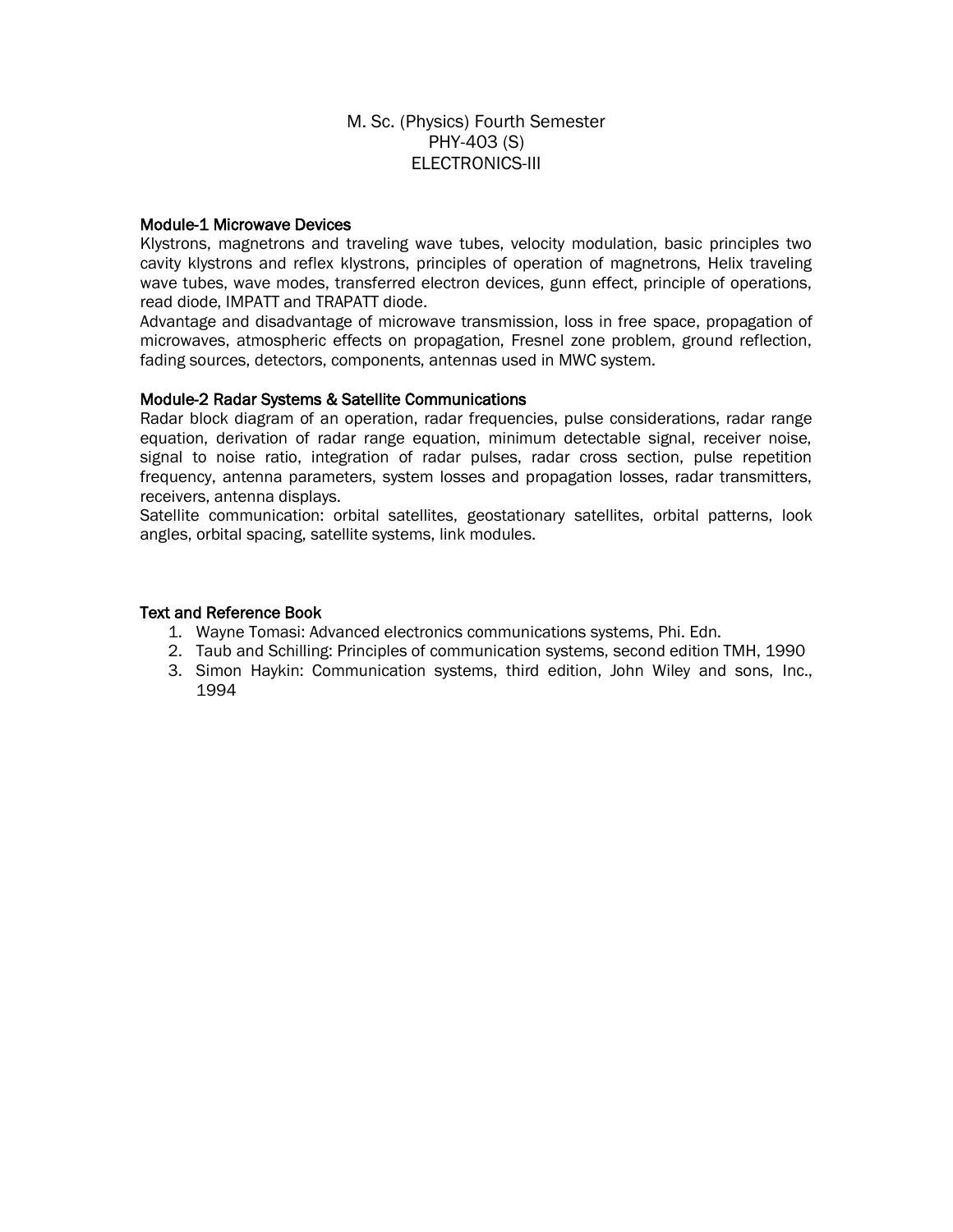### M. Sc. (Physics) Fourth Semester PHY-404 (S) ELECTRONICS-IV

### Module-1 Microprocessor and Micro-Computer

Microprocessor & Architecture: Internal microprocessor architecture, real mode and protected modes of memory addressing, memory paging.

Addressing modes: Data addressing modes, program memory addressing modes, stack memory-addressing modes.

Instruction set: Data movement instructions, arithmetic and logic instructions, program control instructions, assembler details.

Programming the microprocessor: Modular programming, using the keyboard and video display, data conversions, disk files, example programs.

#### Module-2 Memory Interface

Memory devices: Address decoding, 8088 and 80188 (8-bit) memory interface, 8086, 80186, 80286 and 80386 (16-bit) memory interface, 80386DX and 80486 (32-bit) memory interface, dynamic RAM.

Basic I/O interface: Introduction to I/O interface, I/O port address decoding, 8255, 8279, 8254, 16550, ADC and DAC.

Interrupts: Basic interrupts processing, hardware interrupts, expanding the interrupt structure, 8259 A PIC.

- 1. Barrey B Brey: The internal microprocessors 8086/8088, 80186, 80286, 80386, 80486 pentium and Pentium processors architecture, programming interfacing, IV<sup>th</sup> edn. 1999.
- 2. Douglas V Hall: Microprocessors and interfacing, programming and hardware,  $II<sup>nd</sup>$ edn. Mc-Graw Hill, 1992.
- 3. M A Maxidi and J G Mazidi: The 80x86 IBM PC and compatible comp. (Vol. I & II), IInd edn. Prentiee-Hall international, 1998.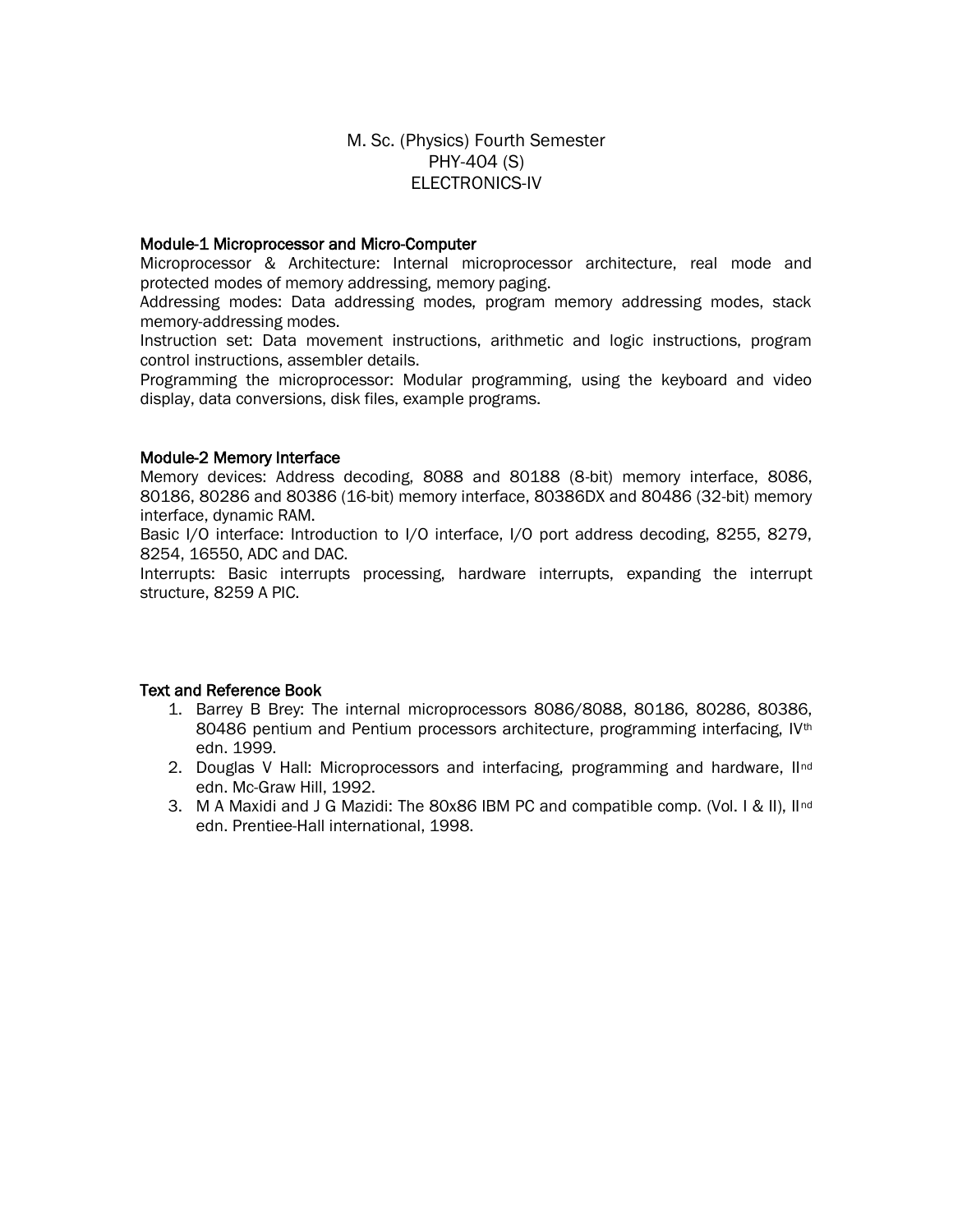M. Sc. (Physics) Fourth Semester PHY-405 (S) CONDENSED MATTER PHYSICS-III

### Module-1 Optical Properties of Solids

Interaction of electron and phonons with photons, direct and indirect transition, absorption in insulators, polaritions, one phonons absorption, optical properties of metals, skin effect and anomalous skin effect.

Interacting electron gas: concept of many electron system, Thomas Fermi theory, Hartee and Hartee-Fock approximations, correlation energy, Linhard theory and Thomas Fermi theory of screening, plasma oscillations in free electron gas.

### Module-2 Electrons in Solid and Surface States

Dielectric function of an electron gas in random phase approximation, limiting cases and Friedel oscillation, strongly interacting Fremi system, elementary introduction to Landau's quasi-particle theory of a Fermi liquid, Strongly correlated electron gas, elementary idea regarding surface states, metallic surfaces and surface reconstruction.

- 1. Azaroff: X-ray crystallography
- 2. Verma & Shrivastava: Crystallography for solid-state physics
- 3. Madelung: Introduction to solid-state theory
- 4. Callaway: Quantum theory of solids state
- 5. Huang: Theoretical solid-state physics
- 6. Kittel: Quantum theory of solids